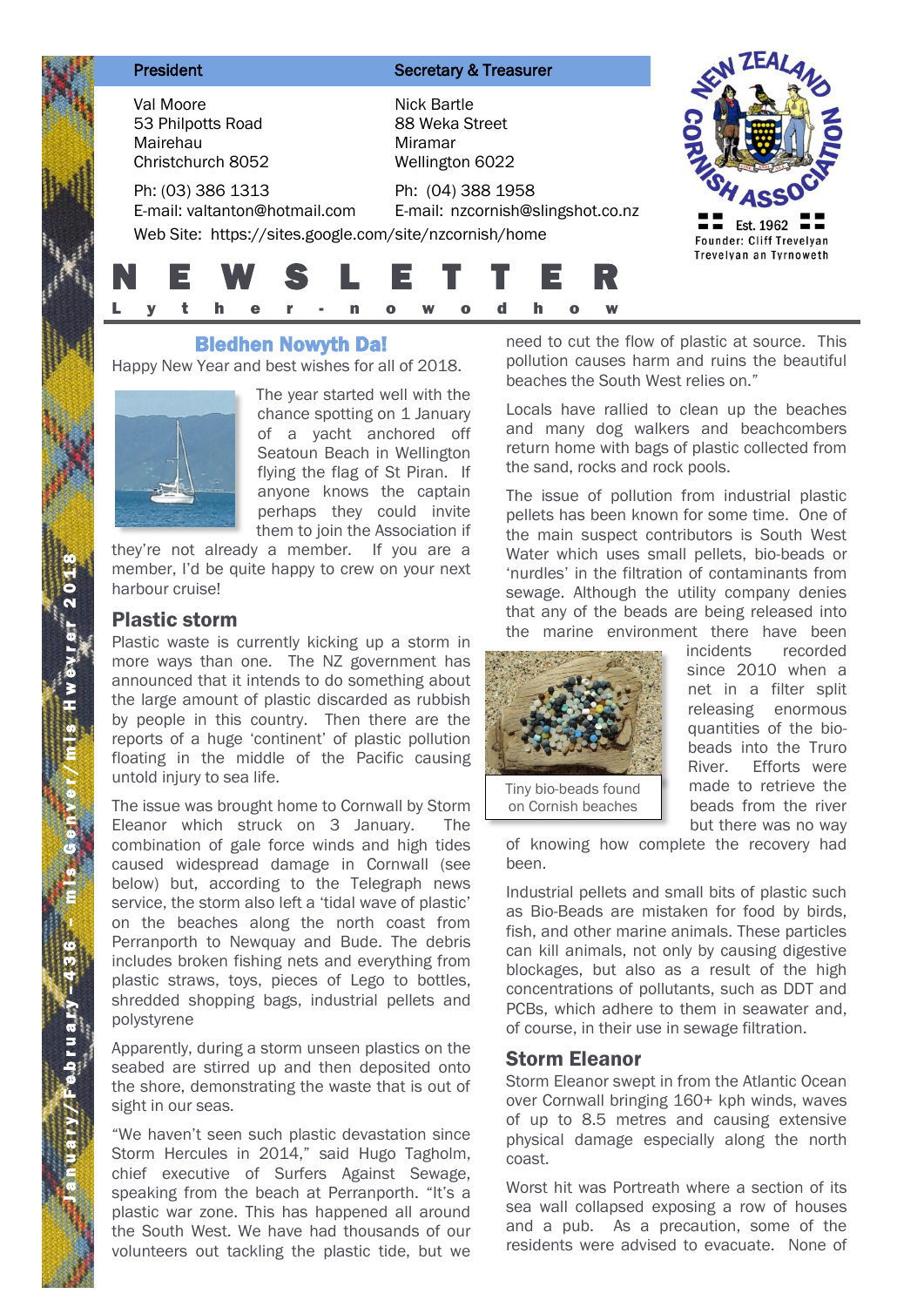2 N

the buildings were damaged and temporary repairs have already been made to the harbour wall.



At Perranporth the wave action scoured away millions of tons of sand leaving The Watering Hole pub.

Britain's only bar based directly on a beach, perched on its own private island at high tide. Two bridges over a fresh water stream on the beach were wiped out. Most dramatic was a 6 metre high sheer cliff drop in the sand in the middle of the beach. The risk of its collapse prompted the Royal National Lifeboat Institution to issue warnings for the public to stay clear. Similar erosion occurred at Crantock and Bude.

## Plastic Free Penzance

It was almost as if the people of Penzance had foreseen the plastic storm stirred up by Eleanor. In December it was granted Plastic Free Coastline status by Surfers Against Sewage (SAS).

SAS is an international organisation with roots in the surfing community that campaigns for cleaner beaches and coastlines. It was active in the campaign to replace Wellington's Moa Point raw sewage outlet that caused very unpleasant waste to accumulate in Lyall Bay, a popular surf beach on the south coast.

There are five criteria for the qualification:

Strategic: Approaching bodies like Penzance Town Council in order to tackle single use plastics at a strategic level

Business: Lobbying and encouraging local businesses to ban single use plastics or switch to sustainable alternatives. Many local shops are already promoting themselves based on their plastic reduction techniques.

Communities: Engaging with and encouraging other communities, groups and organisations to take action on single use plastics

Education: Rolling out 'Plastic Free Schools' across Penzance

Positive Action: Holding beach cleans, fundraisers and other awareness raising events.

The SAS regional representative, Rachael Yates made a presentation to Penzance Town Council which was so impressed that it voted unanimously in favour and became Britain's first town to achieve the



status. The fact that the story featured on the evening news on TVNZ shows how powerful the move has been in promoting Penzance as a forward-looking and responsible community. It is expected to promote the town as a holiday destination as well as setting an example for other similar coastal resorts.

The voluntary team had first assembled in August 2017 to spend five hours in the sun during Penzance's Pirates World Record Attempt, making sure thousands of plastic cups and containers did not blow straight into the sea.

From then they started welcoming Plastic Free Champions; businesses that make an effort to cut out plastic use. An autumn beach clean also brought further success, with queues lining up to sign and subscribe to the project.

It is understood that, as people are more aware of the issues, consumers are looking to support places that are environmentally conscious. In doing so they will visit the town and spend money, supporting and improving Penzance while doing so.

Rachael Yates is quoted as saying that getting Plastic Free Coastline status is where the work really starts. The group has the obligatory Facebook page and will be holding quarterly meetings to keep up momentum.

Being a bit of a 'greenie' myself, this makes the attempts of some NZ supermarkets to reduce the number of single-use plastic shopping bags seem pretty feeble to me.

### Pirates of Penzance

I have to include some explanation for the comments about Penzance's pirates world record attempt. Making the most of the theme established by Gilbert and Sullivan, Penzance made an attempt to amass the world's largest gathering of pirates in one place last August.

The record, held by Hastings (East Sussex, England, not Hawkes Bay, NZ) was 14,231 pirates on Pelham Beach.

The Penzance attempt was fraught by administrative failures. Each pirate had to be assessed, given a printed wrist band and then scanned into the controlled area. The official total on the day (27 August) of 10,574 was well short of the record.

#### Cloam ovens

While browsing through an old WI recipe book from the Association's library I was reminded of an old means of baking traditional Cornish fare.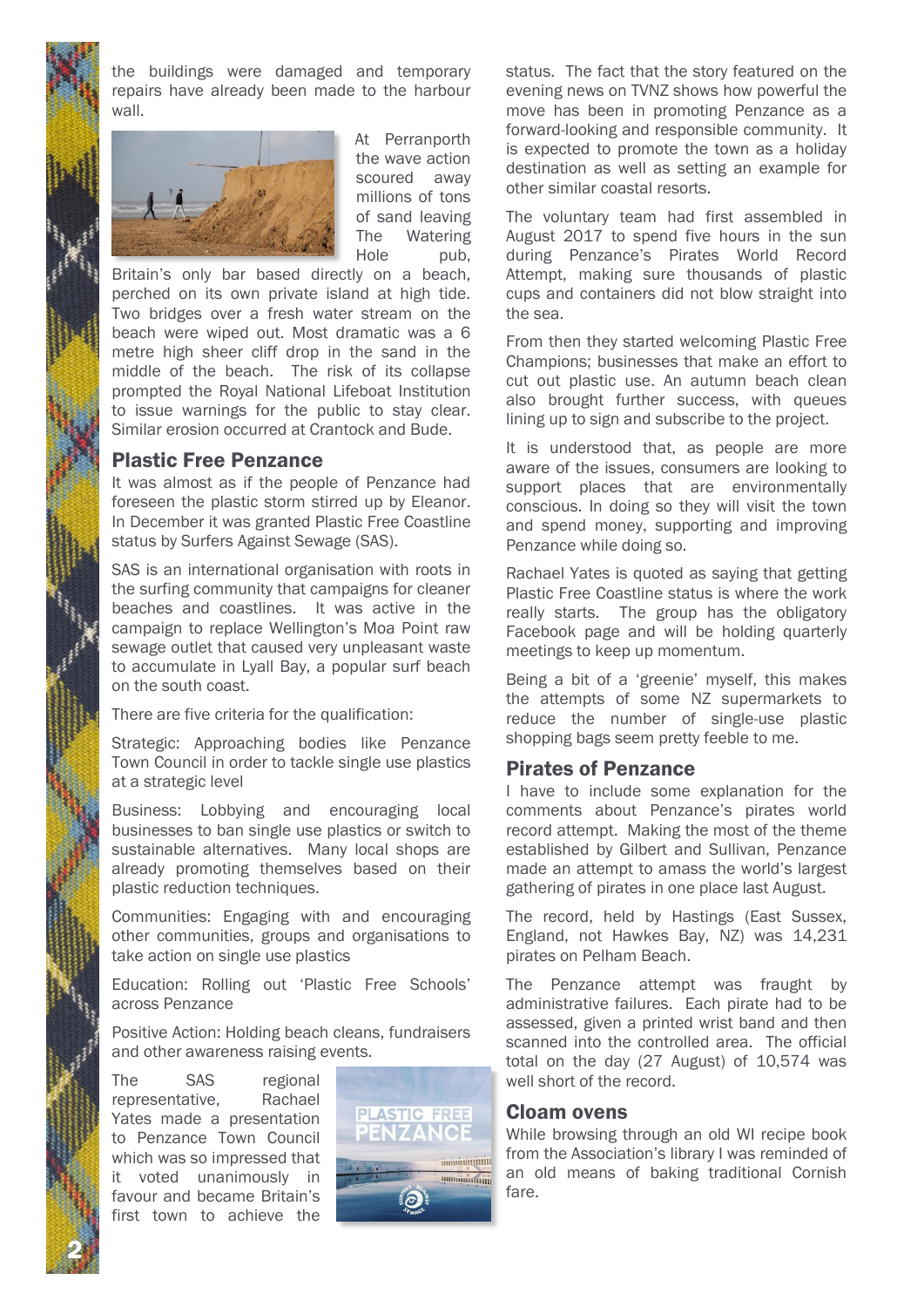



Cloam (or clome) ovens pre-dated the better-known cast iron Cornish ranges. They were a type of masonary oven built into the wall of the large fireplace that was typical of Cornish stone cottages. The cloam oven had a removable door made

either of clay or cast iron and was used in a similar way to a pizza oven.

The oven was heated by burning turf, furze (gorse) or blackthorn chosen for their 'clean' heat. A fire was lit inside the oven until its clay lining was no longer blackened but white. The ashes could then be raked out and the heat stored in the brickwork used for the baking of bread, pasties, pies or tarts. Alternatively the food could be placed in a camp oven style pot and the ashes piled around.

The photograph shows Mrs C Tamblyn of Botelet Farm, Herodsfoot, Liskeard removing her pasties from her cloam oven in 1951. It would take around an hour to heat the oven and another hour to bake a loaf of bread. With no other means of temperature control beyond assessing whether the

interior was white enough, it would have required a lot of experience to be able to use a cloam oven reliably. And, due to the work and preparation required, it was only undertaken for a 'big bake' perhaps once a week.

In more recent times many Cornish cottages were renovated and the huge old fireplaces were often enclosed or converted into cupboards. I can remember when some close family friends decided to open up the fireplace in their home and were delighted to find an intact cloam oven complete with its cast iron door. They restored the fireplace into a rustic 'design feature' but never plucked up the courage to actually bake something in it!

## Extreme cakes

Staying with the subject of food (my stomach is close to my heart) my network of eagle-eyed scouts jumped into action on the evening of 3 January and I got a phone call to stop what I was doing immediately and watch the Extreme Cake Makers programme screening on TVNZ.

It is very easy to be over-exposed to cooking shows but this particular episode featured Cornish cake makers, Peboryon, based in Penzance and run by cake artists, Phil and

Christine Jenson.

Ruth Huxley, owner of the Great Cornish Food Store in Truro wanted to celebrate the first six months of opening and commissioned a spectacular celebration cake, Peboryon's speciality. The cake, christened 'Gary the Gurnard' presented a fantastic challenge to Peboryon. It needed to be dynamic, colourful and have a big personality, to reflect the vision of the store and its connection with the land and the sea. It was also going to be 1.4 metres long and suspended 70cm in the air to make it look as if was floating (or swimming). The cake is pictured here and, yes, it really is an edible cake!

The cake took 3 days' work and was built from layers of lemon sponge and elderflower butter cream. The sponge mixture included 1.5 kg each of butter, flour and sugar with over 4 dozen eggs. It was covered in 7.7 kg of sugar paste and modelling chocolate before being spray-painted.

Peboryon was approached by British TV

Channel 4 to take part in 'Extreme Cake Makers'. They sent a film crew to Penzance to follow the creation of the fish, from first drawings, to baking, decorating and construction with painstaking attention to realistic detail, its transport and installation at the customer event

in-store in Truro and finally to being cut and eaten.

It turns out that Peboryon are regulars on the show so, if you get the chance, watch out for the next breath-taking extreme Cornish cake or view episodes on demand.

#### 335 year war

Would you believe that a part of Cornwall was at war with the Netherlands for 335 years and peace was declared only in 1986? It seems too ridiculous and extreme to be true but it inspired a question on the popular British quiz show, The Chase, on TVNZ on Monday, 29 January. Graham Harry promptly phoned me with the news.

Some research revealed that it is somewhat questionable that anyone could declare war on a territory that is not a sovereign nation. In 1651 the Isles of Scilly were completely owned by John Granville but were part of Britain and not a separate country. However, whether it is legitimate or unfounded, the story goes as follows…

Back in the days when Oliver Cromwell was taking over Britain and fighting people loyal to